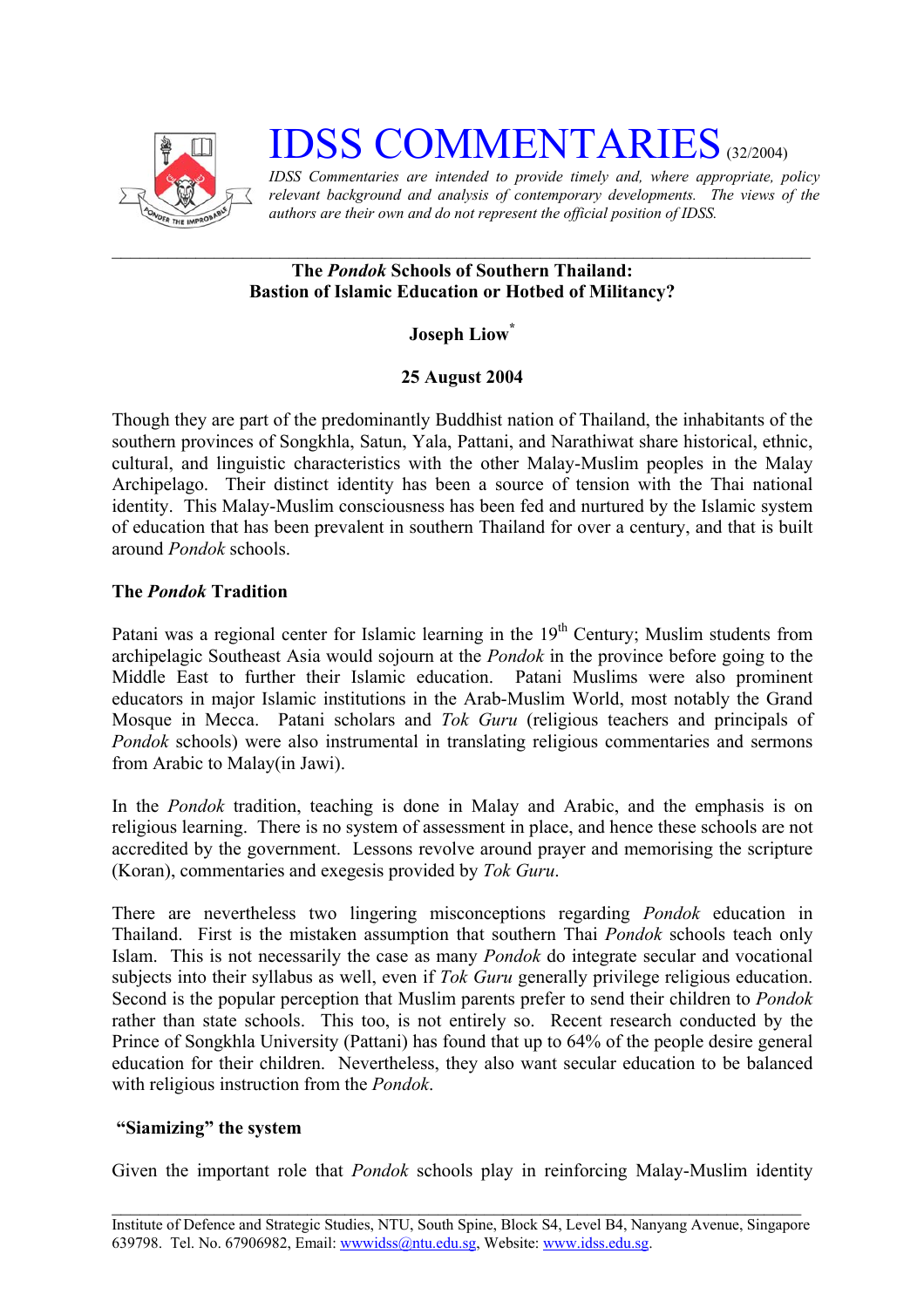through religious and language training, these institutions have posed a major challenge to the Thai government which views education as the central instrument for assimilating and integrating minorities into the nation-state.

In the 1930s and 1940s, attempts were made by the government of Phibun Songgkram to assimilate the Malay-Muslim community into Thai society by changing the medium of *Pondok* education from Malay-Arabic to Thai. These policies sparked an immediate reaction from the Malay-Muslim community, which viewed them as a threat to their identity and way of life. Consequently, rather than transforming into channels of national consciousness envisaged by the government, *Pondok* schools were mobilized to disseminate ideas of Pan-Malay nationalism and Islamic revivalism.

Similarly, policies of later Thai governments to transform Pondok schools to private institutions eligible for state funding but subject to government regulation were met with resistance. Such policies of the Sarit Thanarat administration towards Pondok schools in the early 1960s laid the ground for two decades of separatist violence, with *Pondok* schools choosing to disband themselves and move underground rather than be absorbed into the Thai education system.

Aside from cultivating separatism and the mushrooming of a host of underground religious institutions, another critical consequence of forced assimilation policies was that it impelled many potential *Pondok* students to pursue religious education overseas, primarily in the Middle East and South Asia. Furthermore, up to 85% of Muslim students from southern Thailand studying overseas are believed to be sponsored by their host institutions. Returning students nourish the *Pondok* system by proceeding to establish their own schools in various *Kampung*, with some registering as little as three to four students.

#### **Thaksin's** *Pondok* **"policy"**

Today, there are more than 500 *Pondok* operating in southern Thailand, but only about 300 of them are registered with state authorities. It is no secret that the Thai government suspects that some of these traditional schools are fostering religious extremism and harbouring militants. About 30 of these 500 are suspected to be preaching violence in the name of Islam.

Since the January 2004 resurgence of violence in the south, government security forces have instituted regular searches of various *Pondok*, particularly in Narathiwat, Pattani, and Yala. These raids however, are increasingly undertaken without warning, and are viewed as violations of their religio-cultural space by the Muslim community.

The government has also revived attempts to register these schools in order to regulate *Pondok* education. Yet given the arbitrary way by which *Pondok* schools are created, this policy is proving increasingly difficult to implement. Moreover, many *Pondok* have gone underground for fear that registration will encourage further government incursion into Muslim education, and through that into Malay-Muslim society. On the other hand, government funding to the *Pondok* system remains paltry, a mere fraction of the budget allocation for southern provinces.

Of greater concern though, is the belief among the Malay-Muslims of the south that since the 28 April 2004 massacre at the Krisek Mosque, the government has pursued a policy of abducting and murdering *Tok Guru* suspected of teaching separatism and violence. This